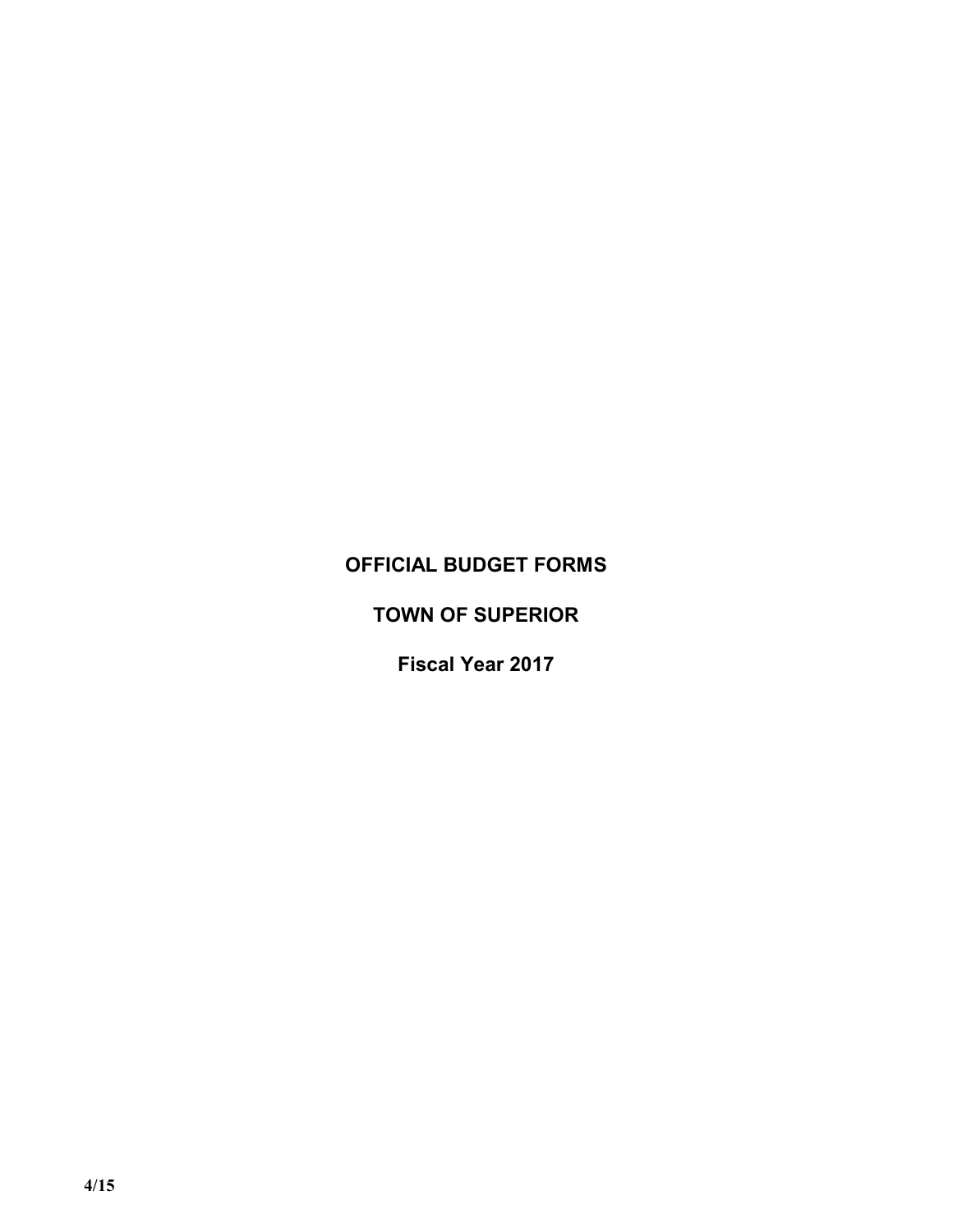#### **TOWN OF SUPERIOR Summary Schedule of Estimated Revenues and Expenditures/Expenses Fiscal Year 2017**

|                    |                                                     | s      | <b>FUNDS</b>        |                                |                          |                                 |                       |                                                |              |                        |
|--------------------|-----------------------------------------------------|--------|---------------------|--------------------------------|--------------------------|---------------------------------|-----------------------|------------------------------------------------|--------------|------------------------|
| <b>Fiscal Year</b> |                                                     | c<br>h | <b>General Fund</b> | <b>Special Revenue</b><br>Fund | <b>Debt Service Fund</b> | <b>Capital Projects</b><br>Fund | <b>Permanent Fund</b> | Enterprise Funds Internal Service<br>Available | <b>Funds</b> | <b>Total All Funds</b> |
| 2016               | Adopted/Adjusted Budgeted Expenditures/Expenses*    | Е      | 1,940,601           | 3,689,316                      | 134,370                  | 0                               | 0                     | 998,844                                        | 0            | 6,763,131              |
| 2016               | Actual Expenditures/Expenses**                      | E.     | 1,673,592           | 218,079                        | 145,634                  | 0                               | 0                     | 643,528                                        | 0            | 2,680,833              |
| 2017               | Fund Balance/Net Position at July 1***              |        |                     |                                |                          |                                 |                       |                                                |              | $\mathbf 0$            |
| 2017               | <b>Primary Property Tax Levy</b>                    | в      | 589,872             |                                |                          |                                 |                       |                                                |              | 589,872                |
| 2017               | <b>Secondary Property Tax Levy</b>                  | в      |                     |                                |                          |                                 |                       |                                                |              | 0                      |
| 2017               | <b>Estimated Revenues Other than Property Taxes</b> | C      | 1,802,887           | 3,478,758                      | $\Omega$                 | 0                               | 0                     | 1,082,800                                      | O            | 6,364,445              |
| 2017               | <b>Other Financing Sources</b>                      | D      | 0                   | 0                              | $\Omega$                 | $\Omega$                        | $\Omega$              | 0                                              | $\Omega$     | 0                      |
| 2017               | <b>Other Financing (Uses)</b>                       | D      | 0                   | $\mathbf{0}$                   | $\Omega$                 | 0                               | $\Omega$              | 0                                              | 0            | $\mathbf 0$            |
| 2017               | <b>Interfund Transfers In</b>                       | D      | 0                   | 469,516                        | 225,000                  | 0                               | 0                     | 42,703                                         | 0            | 737,219                |
| 2017               | <b>Interfund Transfers (Out)</b>                    | D      | 581,703             | 0                              | O                        | 0                               | 0                     | 155,516                                        | $\Omega$     | 737,219                |
| 2017               | <b>Reduction for Amounts Not Available:</b>         |        |                     |                                |                          |                                 |                       |                                                |              |                        |
| LESS:              | <b>Amounts for Future Debt Retirement:</b>          |        |                     |                                |                          |                                 |                       |                                                |              | 0                      |
|                    |                                                     |        |                     |                                |                          |                                 |                       |                                                |              | 0                      |
|                    |                                                     |        |                     |                                |                          |                                 |                       |                                                |              | 0                      |
|                    |                                                     |        |                     |                                |                          |                                 |                       |                                                |              | $\mathbf{0}$           |
| 2017               | <b>Total Financial Resources Available</b>          |        | 1,811,056           | 3,948,274                      | 225,000                  | 0                               | 0                     | 969,987                                        | $\Omega$     | 6,954,317              |
| 2017               | <b>Budgeted Expenditures/Expenses</b>               | E.     | 1,811,056           | 3,948,274                      | 225,000                  | 0                               | 0                     | 969,987                                        | 0            | 6,954,317              |

| <b>EXPENDITURE LIMITATION COMPARISON</b>                         | 2016           | 2017      |
|------------------------------------------------------------------|----------------|-----------|
| 1. Budgeted expenditures/expenses                                | 6,763,131      | 6,954,317 |
| 2. Add/subtract: estimated net reconciling items                 |                |           |
| 3. Budgeted expenditures/expenses adjusted for reconciling items | 6,763,131      | 6,954,317 |
| 4. Less: estimated exclusions                                    |                |           |
| 5. Amount subject to the expenditure limitation                  | $6,763,131$ \$ | 6,954,317 |
| 6. EEC expenditure limitation                                    |                |           |

**The city/town does not levy property taxes and does not have special assessment districts for which property taxes are levied. Therefore, Schedule B has been omitted.**

**\* Includes Expenditure/Expense Adjustments Approved in the current year from Schedule E.** 

**\*\* Includes actual amounts as of the date the proposed budget was prepared, adjusted for estimated activity for the remainder of the fiscal year.**

Amounts on this line represent Fund Balance/Net Position amounts except for amounts not in spendable form (e.g., prepaids and inventories) or legally or contractually required to be maintained intact (e.g., principal of a **permanent fund).**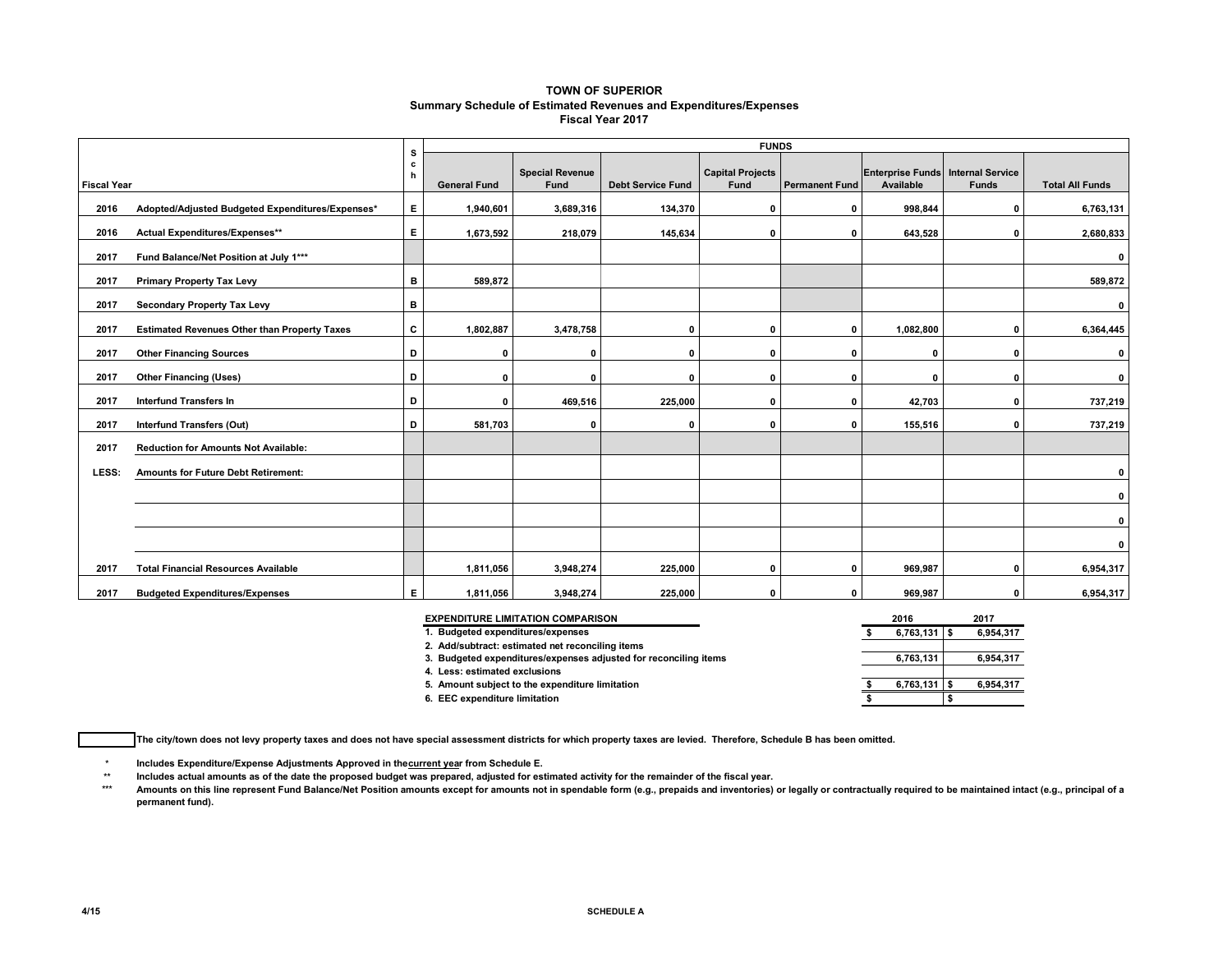## **TOWN OF SUPERIOR Tax Levy and Tax Rate Information Fiscal Year 2017**

|                                                                                                                                                                                                                                                                                                                                       | 2017                                           |
|---------------------------------------------------------------------------------------------------------------------------------------------------------------------------------------------------------------------------------------------------------------------------------------------------------------------------------------|------------------------------------------------|
| 1. Maximum allowable primary property tax levy.<br>A.R.S. §42-17051(A)<br>\$                                                                                                                                                                                                                                                          | 687,850<br>711,175<br>\$                       |
| 2. Amount received from primary property taxation in<br>the current year in excess of the sum of that year's<br>maximum allowable primary property tax levy.<br>\$<br>A.R.S. §42-17102(A)(18)                                                                                                                                         |                                                |
| 3. Property tax levy amounts<br>\$<br>A. Primary property taxes<br>B. Secondary property taxes<br>C. Total property tax levy amounts                                                                                                                                                                                                  | 589,872<br>\$<br>589,872<br>589,872<br>589,872 |
| 4. Property taxes collected*<br>A. Primary property taxes<br>(1) Current year's levy<br>\$<br>(2) Prior years qlevies<br>(3) Total primary property taxes<br>B. Secondary property taxes<br>(1) Current year's levy<br>\$<br>(2) Prior years qlevies<br>(3) Total secondary property taxes<br>\$<br>C. Total property taxes collected | 470,747<br>35,740<br>506,487<br>506,487        |
| 5. Property tax rates<br>A. City/Town tax rate<br>(1) Primary property tax rate<br>(2) Secondary property tax rate<br>(3) Total city/town tax rate                                                                                                                                                                                    | 7.3409<br>7.0155<br>7.3409<br>7.0155           |
| B. Special assessment district tax rates                                                                                                                                                                                                                                                                                              |                                                |

Secondary property tax rates - As of the date the proposed budget was prepared, the special assessment districts for which secondary property taxes are levied. For information pertaining to these special assessment districts and their tax rates, please contact the city/town. city/town was operating

\* Includes actual property taxes collected as of the date the proposed budget was prepared, plus estimated property tax collections for the remainder of the fiscal year.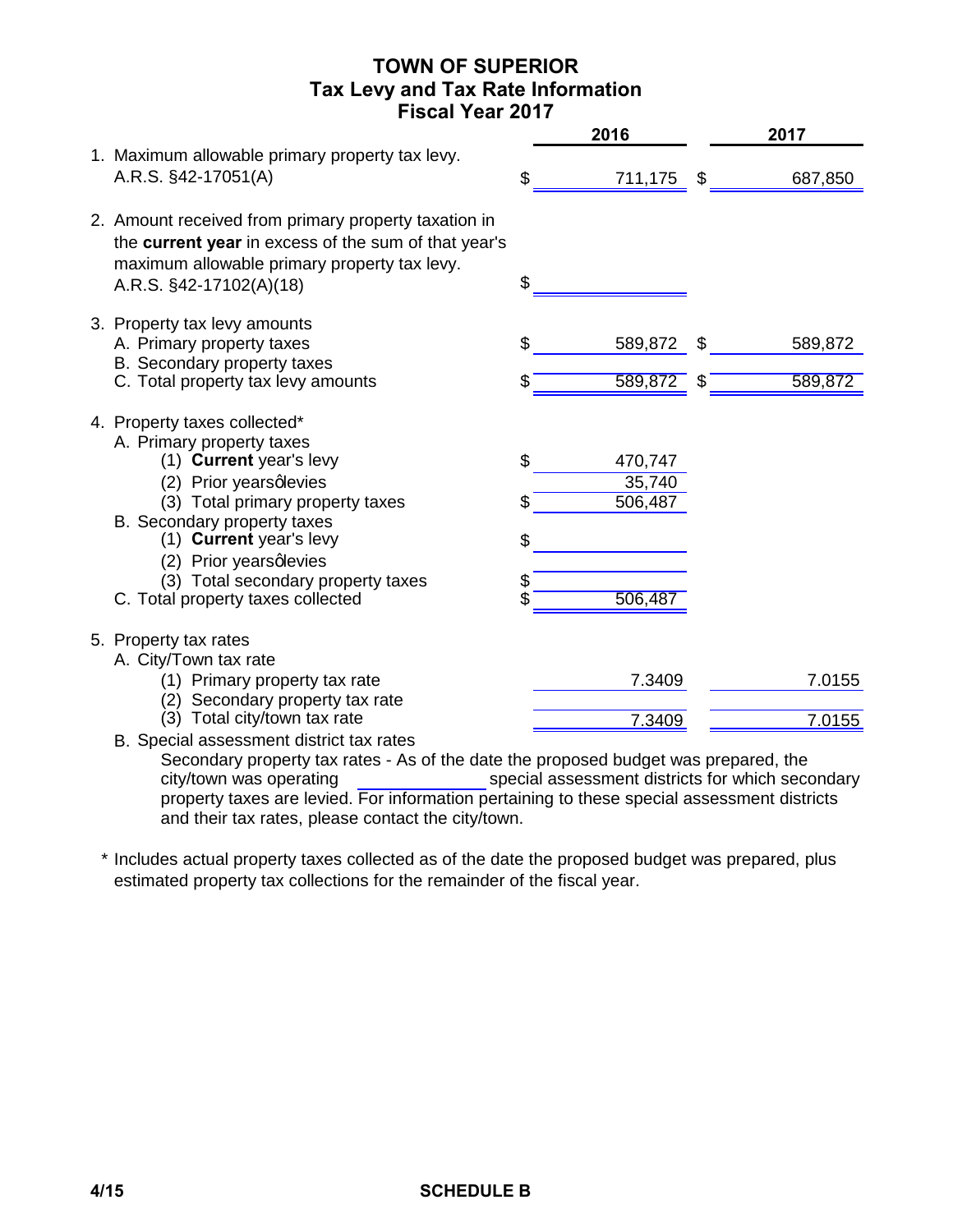|                                                               | <b>ESTIMATED</b><br><b>REVENUES</b><br>2016 | <b>ACTUAL</b><br><b>REVENUES*</b><br>2016 |                | <b>ESTIMATED</b><br><b>REVENUES</b> |
|---------------------------------------------------------------|---------------------------------------------|-------------------------------------------|----------------|-------------------------------------|
| <b>SOURCE OF REVENUES</b><br><b>GENERAL FUND</b>              |                                             |                                           |                | 2017                                |
| <b>Local taxes</b>                                            |                                             |                                           |                |                                     |
| Town Sales Tax                                                | \$<br>716,613 \$                            | 690,421                                   | $\mathfrak{P}$ | 716,613                             |
| <b>Franchise Fees</b>                                         | 120,000                                     | 102,463                                   |                | 120,000                             |
|                                                               |                                             |                                           |                |                                     |
| <b>Licenses and permits</b>                                   |                                             |                                           |                |                                     |
| <b>Zoning Fees</b>                                            | 2,000                                       | 2,180                                     |                | 2,000                               |
| <b>Business Licenses</b>                                      | 8,000                                       | 8,437                                     |                | 8,000                               |
| Intergovernmental                                             |                                             |                                           |                |                                     |
| <b>State Sales Tax</b>                                        | 271,027                                     | 246,288                                   |                | 277,189                             |
| <b>Urban Revenue Sharing</b>                                  | 341,574                                     | 341,574                                   |                | 360,285                             |
| Vehicle License Tax                                           | 132,300                                     | 145,962                                   |                | 149,830                             |
| <b>Charges for services</b>                                   |                                             |                                           |                |                                     |
| <b>Special Police Services</b>                                | 1,000                                       | 13,942                                    |                | 20,000                              |
| Rec/Pool Fees/ Office Fees                                    | 5,000                                       | 1,474                                     |                | 5,000                               |
| Rental Income                                                 | 30,000                                      | 26,032                                    |                | 30,000                              |
| <b>Fires Suppression</b>                                      | 23,177                                      | 854                                       |                | 23,177                              |
| <b>Fines and forfeits</b>                                     |                                             |                                           |                |                                     |
| <b>Traffic Fines</b>                                          | 6,000                                       | 6,546<br>229                              |                | 6,000                               |
| <b>Magistrate Court</b><br><b>Library Fines/Internet Fees</b> | 5,000<br>4,000                              | 2,472                                     |                | 4,000                               |
| <b>Interest on investments</b>                                |                                             |                                           |                |                                     |
| Interest                                                      | 100                                         | 787                                       |                |                                     |
|                                                               |                                             |                                           |                |                                     |
| In-lieu property taxes                                        |                                             |                                           |                |                                     |
|                                                               |                                             |                                           |                |                                     |
| <b>Contributions</b><br>Voluntary contributions               |                                             |                                           |                |                                     |
| <b>Resolution Emergency Needs</b>                             | 300,000                                     |                                           |                |                                     |
| <b>Resolution Urgent Needs</b>                                |                                             |                                           |                |                                     |
| <b>Miscellaneous</b>                                          |                                             |                                           |                |                                     |
| Senior Center Revenue                                         | 65,793                                      | 64,204                                    |                | 65,793                              |
| Other Income                                                  | 15,000                                      | 12,395                                    |                | 15,000                              |
| Total General Fund \$                                         | 2,046,584 \$                                | 1,666,260                                 | -\$            | 1,802,887                           |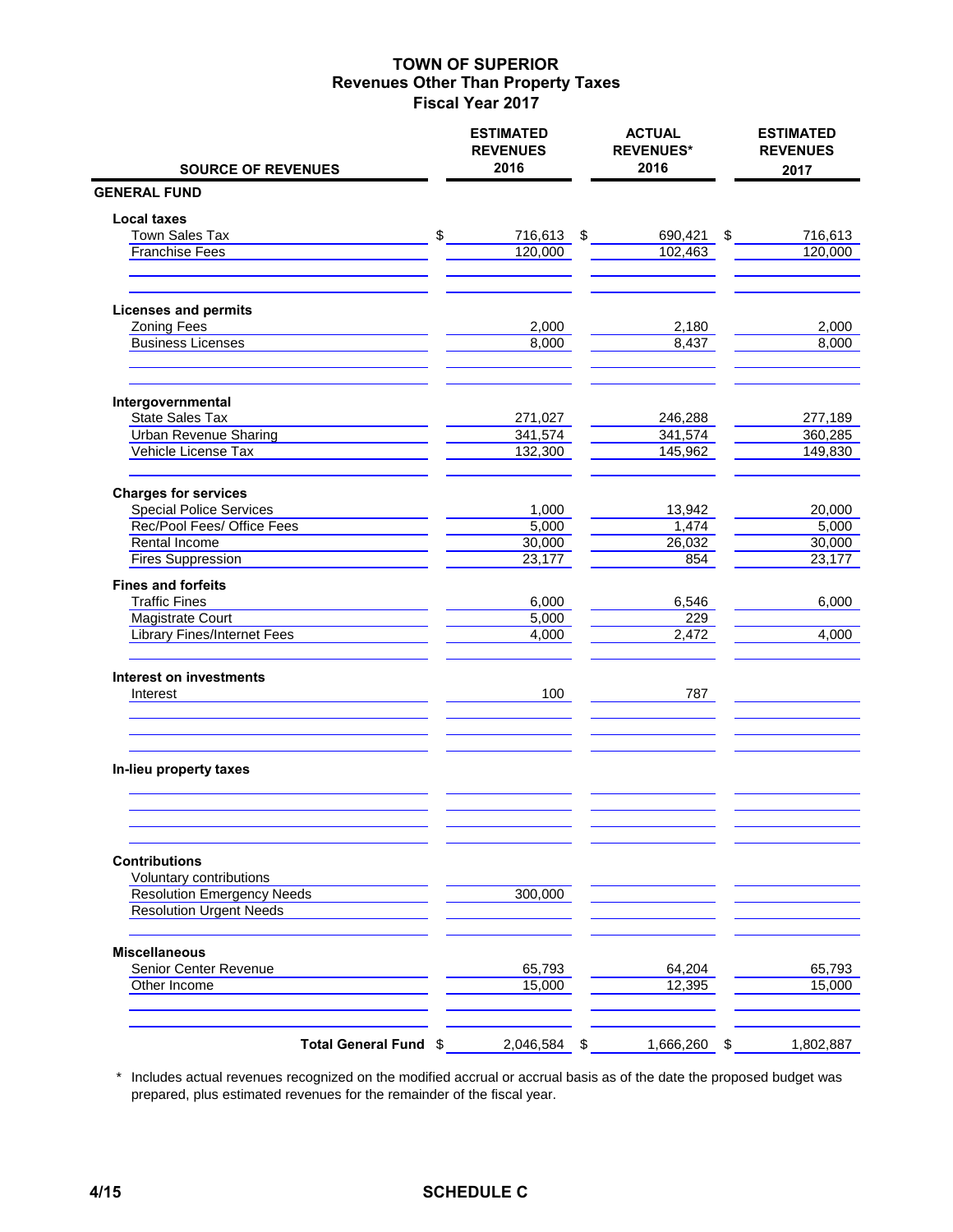| <b>SOURCE OF REVENUES</b>                                                                                                                                                    |                         | <b>ESTIMATED</b><br><b>REVENUES</b><br>2016                                                                                                                                                                                                                                                                                                                                                                                     | <b>ACTUAL</b><br><b>REVENUES*</b><br>2016 |                                                                                                                                                                                                                                                                                                                                                                                                                                                                 |                          | <b>ESTIMATED</b><br><b>REVENUES</b><br>2017 |  |  |
|------------------------------------------------------------------------------------------------------------------------------------------------------------------------------|-------------------------|---------------------------------------------------------------------------------------------------------------------------------------------------------------------------------------------------------------------------------------------------------------------------------------------------------------------------------------------------------------------------------------------------------------------------------|-------------------------------------------|-----------------------------------------------------------------------------------------------------------------------------------------------------------------------------------------------------------------------------------------------------------------------------------------------------------------------------------------------------------------------------------------------------------------------------------------------------------------|--------------------------|---------------------------------------------|--|--|
| <b>SPECIAL REVENUE FUNDS</b>                                                                                                                                                 |                         |                                                                                                                                                                                                                                                                                                                                                                                                                                 |                                           |                                                                                                                                                                                                                                                                                                                                                                                                                                                                 |                          |                                             |  |  |
| LGIP                                                                                                                                                                         |                         | $\frac{1}{2}$                                                                                                                                                                                                                                                                                                                                                                                                                   |                                           | $100 \quad$ \$                                                                                                                                                                                                                                                                                                                                                                                                                                                  |                          |                                             |  |  |
|                                                                                                                                                                              | $\sqrt{s}$              |                                                                                                                                                                                                                                                                                                                                                                                                                                 |                                           |                                                                                                                                                                                                                                                                                                                                                                                                                                                                 |                          |                                             |  |  |
| <b>HURF</b><br>$\overline{\phantom{a}}$ $\overline{\phantom{a}}$ $\overline{\phantom{a}}$ $\overline{\phantom{a}}$<br>Pinal County Excise Tax <b>Pinal County Excise Tax</b> |                         |                                                                                                                                                                                                                                                                                                                                                                                                                                 |                                           | 196,109 \$ 212,238 \$                                                                                                                                                                                                                                                                                                                                                                                                                                           |                          | 213,620<br>240,138                          |  |  |
|                                                                                                                                                                              | $\sqrt{s}$              |                                                                                                                                                                                                                                                                                                                                                                                                                                 |                                           | $\overline{310,547}$ \$ $\overline{212,238}$ \$                                                                                                                                                                                                                                                                                                                                                                                                                 |                          | 453,758                                     |  |  |
| Grants / CDBG & ADOT                                                                                                                                                         |                         |                                                                                                                                                                                                                                                                                                                                                                                                                                 |                                           | \$ 3,000,000 \$ 159,298 \$ 3,025,000                                                                                                                                                                                                                                                                                                                                                                                                                            |                          |                                             |  |  |
|                                                                                                                                                                              | $\sqrt[6]{\frac{1}{2}}$ |                                                                                                                                                                                                                                                                                                                                                                                                                                 |                                           | $3,000,000$ \$ 159,298 \$                                                                                                                                                                                                                                                                                                                                                                                                                                       |                          | 3,025,000                                   |  |  |
|                                                                                                                                                                              |                         |                                                                                                                                                                                                                                                                                                                                                                                                                                 |                                           | $\begin{array}{ccc}\n\text{\$} & \text{\$} & \text{\$} & \text{\$} & \text{\$} & \text{\$} & \text{\$} & \text{\$} & \text{\$} & \text{\$} & \text{\$} & \text{\$} & \text{\$} & \text{\$} & \text{\$} & \text{\$} & \text{\$} & \text{\$} & \text{\$} & \text{\$} & \text{\$} & \text{\$} & \text{\$} & \text{\$} & \text{\$} & \text{\$} & \text{\$} & \text{\$} & \text{\$} & \text{\$} & \text{\$} & \text{\$} & \text{\$} & \text{\$} & \text{\$} & \text$ |                          |                                             |  |  |
|                                                                                                                                                                              | $\mathsf{S}$            |                                                                                                                                                                                                                                                                                                                                                                                                                                 | $\int$                                    |                                                                                                                                                                                                                                                                                                                                                                                                                                                                 | $\sqrt{s}$               |                                             |  |  |
|                                                                                                                                                                              |                         | $\frac{1}{2}$                                                                                                                                                                                                                                                                                                                                                                                                                   |                                           | $\frac{1}{2}$                                                                                                                                                                                                                                                                                                                                                                                                                                                   |                          | $\sim$                                      |  |  |
|                                                                                                                                                                              | $\frac{1}{2}$           |                                                                                                                                                                                                                                                                                                                                                                                                                                 | $\sqrt[3]{\qquad}$                        |                                                                                                                                                                                                                                                                                                                                                                                                                                                                 |                          | $\sqrt{5}$                                  |  |  |
|                                                                                                                                                                              |                         | $\frac{1}{2}$                                                                                                                                                                                                                                                                                                                                                                                                                   |                                           | $\frac{1}{2}$                                                                                                                                                                                                                                                                                                                                                                                                                                                   |                          | $\frac{1}{2}$                               |  |  |
|                                                                                                                                                                              | \$                      |                                                                                                                                                                                                                                                                                                                                                                                                                                 | \$                                        |                                                                                                                                                                                                                                                                                                                                                                                                                                                                 | \$                       |                                             |  |  |
|                                                                                                                                                                              |                         | $\frac{1}{2}$                                                                                                                                                                                                                                                                                                                                                                                                                   |                                           | $\frac{1}{2}$                                                                                                                                                                                                                                                                                                                                                                                                                                                   |                          | $\sim$                                      |  |  |
|                                                                                                                                                                              | \$                      |                                                                                                                                                                                                                                                                                                                                                                                                                                 | $\overline{\mathcal{S}}$                  |                                                                                                                                                                                                                                                                                                                                                                                                                                                                 | $\overline{\mathcal{S}}$ |                                             |  |  |
|                                                                                                                                                                              |                         | $\frac{1}{\sqrt{1-\frac{1}{2}}}\frac{1}{\sqrt{1-\frac{1}{2}}}\frac{1}{\sqrt{1-\frac{1}{2}}}\frac{1}{\sqrt{1-\frac{1}{2}}}\frac{1}{\sqrt{1-\frac{1}{2}}}\frac{1}{\sqrt{1-\frac{1}{2}}}\frac{1}{\sqrt{1-\frac{1}{2}}}\frac{1}{\sqrt{1-\frac{1}{2}}}\frac{1}{\sqrt{1-\frac{1}{2}}}\frac{1}{\sqrt{1-\frac{1}{2}}}\frac{1}{\sqrt{1-\frac{1}{2}}}\frac{1}{\sqrt{1-\frac{1}{2}}}\frac{1}{\sqrt{1-\frac{1}{2}}}\frac{1}{\sqrt{1-\frac{$ |                                           | $\frac{1}{\sqrt{1-\frac{1}{2}}}\frac{1}{\sqrt{1-\frac{1}{2}}}\frac{1}{\sqrt{1-\frac{1}{2}}}\frac{1}{\sqrt{1-\frac{1}{2}}}\frac{1}{\sqrt{1-\frac{1}{2}}}\frac{1}{\sqrt{1-\frac{1}{2}}}\frac{1}{\sqrt{1-\frac{1}{2}}}\frac{1}{\sqrt{1-\frac{1}{2}}}\frac{1}{\sqrt{1-\frac{1}{2}}}\frac{1}{\sqrt{1-\frac{1}{2}}}\frac{1}{\sqrt{1-\frac{1}{2}}}\frac{1}{\sqrt{1-\frac{1}{2}}}\frac{1}{\sqrt{1-\frac{1}{2}}}\frac{1}{\sqrt{1-\frac{$                                 |                          | $\frac{1}{2}$                               |  |  |
|                                                                                                                                                                              | $\mathsf{s}$            |                                                                                                                                                                                                                                                                                                                                                                                                                                 | $\sqrt{3}$                                |                                                                                                                                                                                                                                                                                                                                                                                                                                                                 | \$                       |                                             |  |  |
| Total Special Revenue Funds \$                                                                                                                                               |                         | 3,310,647 \$                                                                                                                                                                                                                                                                                                                                                                                                                    |                                           | 371,536 \$                                                                                                                                                                                                                                                                                                                                                                                                                                                      |                          | 3,478,758                                   |  |  |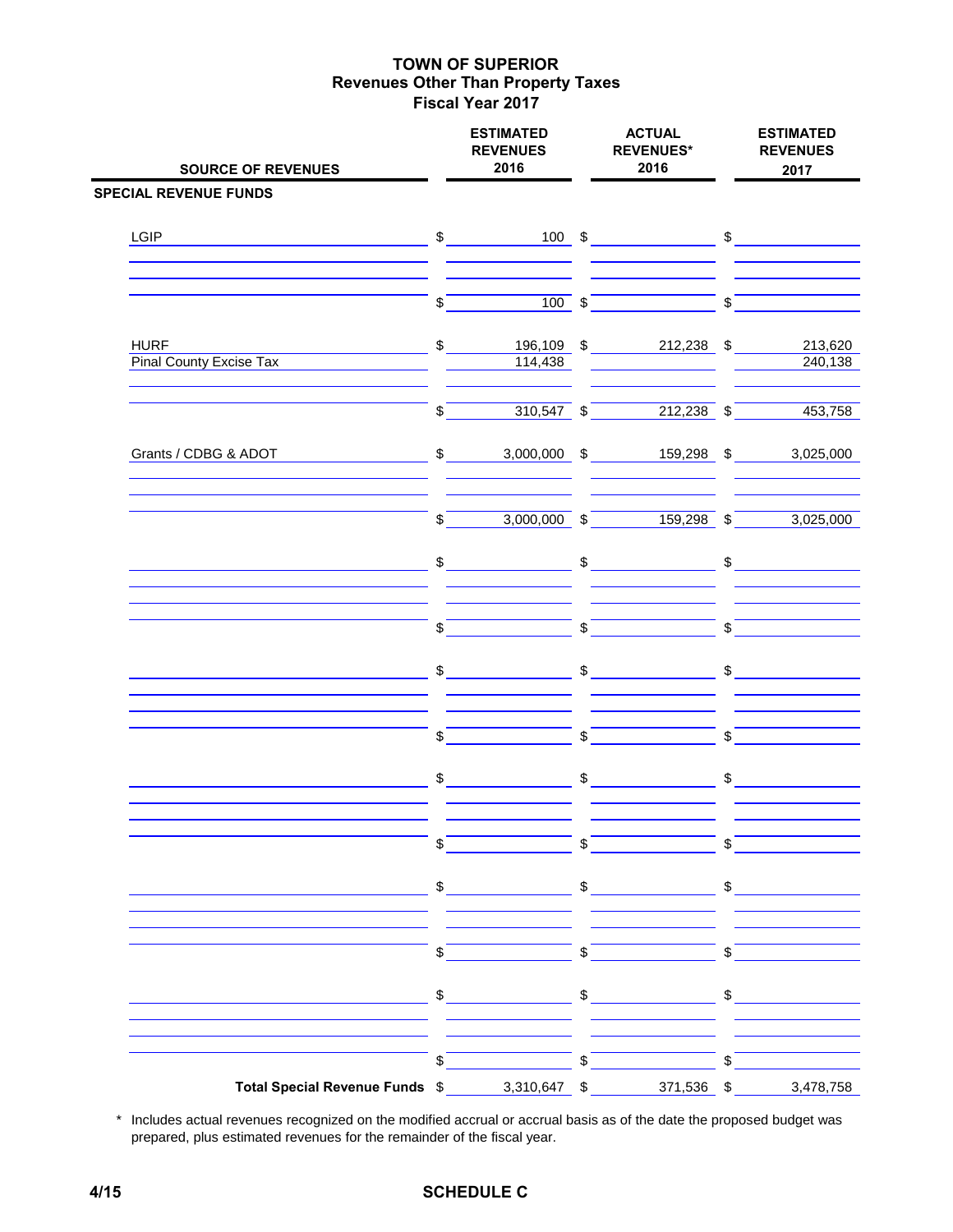| <b>SOURCE OF REVENUES</b>                                                                                             | <b>ESTIMATED</b><br><b>REVENUES</b><br>2016                                                                                                                                                                                                                                                                                                                         | <b>ACTUAL</b><br><b>REVENUES*</b><br>2016 | <b>ESTIMATED</b><br><b>REVENUES</b><br>2017                                                                                                                                                                                                                                                                                                                                                                                     |
|-----------------------------------------------------------------------------------------------------------------------|---------------------------------------------------------------------------------------------------------------------------------------------------------------------------------------------------------------------------------------------------------------------------------------------------------------------------------------------------------------------|-------------------------------------------|---------------------------------------------------------------------------------------------------------------------------------------------------------------------------------------------------------------------------------------------------------------------------------------------------------------------------------------------------------------------------------------------------------------------------------|
| <b>DEBT SERVICE FUNDS</b>                                                                                             |                                                                                                                                                                                                                                                                                                                                                                     |                                           |                                                                                                                                                                                                                                                                                                                                                                                                                                 |
| <u> 1999 - Johann Barn, mars ann an t-Amhain ann an t-A</u>                                                           | $$\underline{\hspace{1.5em}}$$                                                                                                                                                                                                                                                                                                                                      | $\sim$                                    | $\sim$                                                                                                                                                                                                                                                                                                                                                                                                                          |
|                                                                                                                       | \$                                                                                                                                                                                                                                                                                                                                                                  | $\mathfrak{S}$                            | \$                                                                                                                                                                                                                                                                                                                                                                                                                              |
| <u> 1980 - Johann Barbara, martin a</u>                                                                               | $\sim$                                                                                                                                                                                                                                                                                                                                                              | $\frac{1}{\sqrt{2}}$                      | $\frac{1}{\sqrt{2}}$                                                                                                                                                                                                                                                                                                                                                                                                            |
|                                                                                                                       | \$                                                                                                                                                                                                                                                                                                                                                                  | $\mathfrak{S}$                            | $\mathfrak{S}$                                                                                                                                                                                                                                                                                                                                                                                                                  |
|                                                                                                                       | $\sim$                                                                                                                                                                                                                                                                                                                                                              | $\mathfrak{S}$                            | $\sim$                                                                                                                                                                                                                                                                                                                                                                                                                          |
|                                                                                                                       | \$                                                                                                                                                                                                                                                                                                                                                                  | $\mathfrak{S}$                            | \$                                                                                                                                                                                                                                                                                                                                                                                                                              |
|                                                                                                                       | $\frac{1}{2}$                                                                                                                                                                                                                                                                                                                                                       | $\frac{1}{2}$                             | \$                                                                                                                                                                                                                                                                                                                                                                                                                              |
|                                                                                                                       | $\mathfrak s$                                                                                                                                                                                                                                                                                                                                                       | $\mathfrak s$                             | $\mathfrak s$                                                                                                                                                                                                                                                                                                                                                                                                                   |
| Total Debt Service Funds \$<br><b>CAPITAL PROJECTS FUNDS</b>                                                          |                                                                                                                                                                                                                                                                                                                                                                     | $\sim$                                    | $\sim$                                                                                                                                                                                                                                                                                                                                                                                                                          |
|                                                                                                                       | $\frac{1}{2}$                                                                                                                                                                                                                                                                                                                                                       | $\frac{1}{2}$                             | \$                                                                                                                                                                                                                                                                                                                                                                                                                              |
|                                                                                                                       | \$                                                                                                                                                                                                                                                                                                                                                                  | $\mathfrak{S}$                            | $\mathfrak{S}$                                                                                                                                                                                                                                                                                                                                                                                                                  |
|                                                                                                                       | $\frac{1}{2}$                                                                                                                                                                                                                                                                                                                                                       | $\frac{1}{2}$                             | $\frac{1}{2}$                                                                                                                                                                                                                                                                                                                                                                                                                   |
|                                                                                                                       | \$                                                                                                                                                                                                                                                                                                                                                                  | $\sqrt{s}$                                | $\sqrt[6]{\frac{1}{2}}$                                                                                                                                                                                                                                                                                                                                                                                                         |
| <u> 1989 - Johann John Stone, mars et al. 1989 - John Stone, mars et al. 1989 - John Stone, mars et al. 1989 - Jo</u> | $\sim$                                                                                                                                                                                                                                                                                                                                                              | $\frac{1}{2}$                             | $\frac{1}{2}$                                                                                                                                                                                                                                                                                                                                                                                                                   |
|                                                                                                                       | $\frac{1}{2}$                                                                                                                                                                                                                                                                                                                                                       | $\sqrt{5}$                                | $\sqrt{5}$                                                                                                                                                                                                                                                                                                                                                                                                                      |
|                                                                                                                       | $\begin{picture}(20,20) \put(0,0){\vector(1,0){100}} \put(15,0){\vector(1,0){100}} \put(15,0){\vector(1,0){100}} \put(15,0){\vector(1,0){100}} \put(15,0){\vector(1,0){100}} \put(15,0){\vector(1,0){100}} \put(15,0){\vector(1,0){100}} \put(15,0){\vector(1,0){100}} \put(15,0){\vector(1,0){100}} \put(15,0){\vector(1,0){100}} \put(15,0){\vector(1,0){100}} \$ | $\sim$                                    | $\frac{1}{\sqrt{1-\frac{1}{2}}}\frac{1}{\sqrt{1-\frac{1}{2}}}\frac{1}{\sqrt{1-\frac{1}{2}}}\frac{1}{\sqrt{1-\frac{1}{2}}}\frac{1}{\sqrt{1-\frac{1}{2}}}\frac{1}{\sqrt{1-\frac{1}{2}}}\frac{1}{\sqrt{1-\frac{1}{2}}}\frac{1}{\sqrt{1-\frac{1}{2}}}\frac{1}{\sqrt{1-\frac{1}{2}}}\frac{1}{\sqrt{1-\frac{1}{2}}}\frac{1}{\sqrt{1-\frac{1}{2}}}\frac{1}{\sqrt{1-\frac{1}{2}}}\frac{1}{\sqrt{1-\frac{1}{2}}}\frac{1}{\sqrt{1-\frac{$ |
|                                                                                                                       | \$                                                                                                                                                                                                                                                                                                                                                                  | $\mathfrak s$                             | \$                                                                                                                                                                                                                                                                                                                                                                                                                              |
| Total Capital Projects Funds \$                                                                                       |                                                                                                                                                                                                                                                                                                                                                                     | $$\mathbb{S}$$                            | $\, \, \raisebox{12pt}{$\scriptstyle \$}$                                                                                                                                                                                                                                                                                                                                                                                       |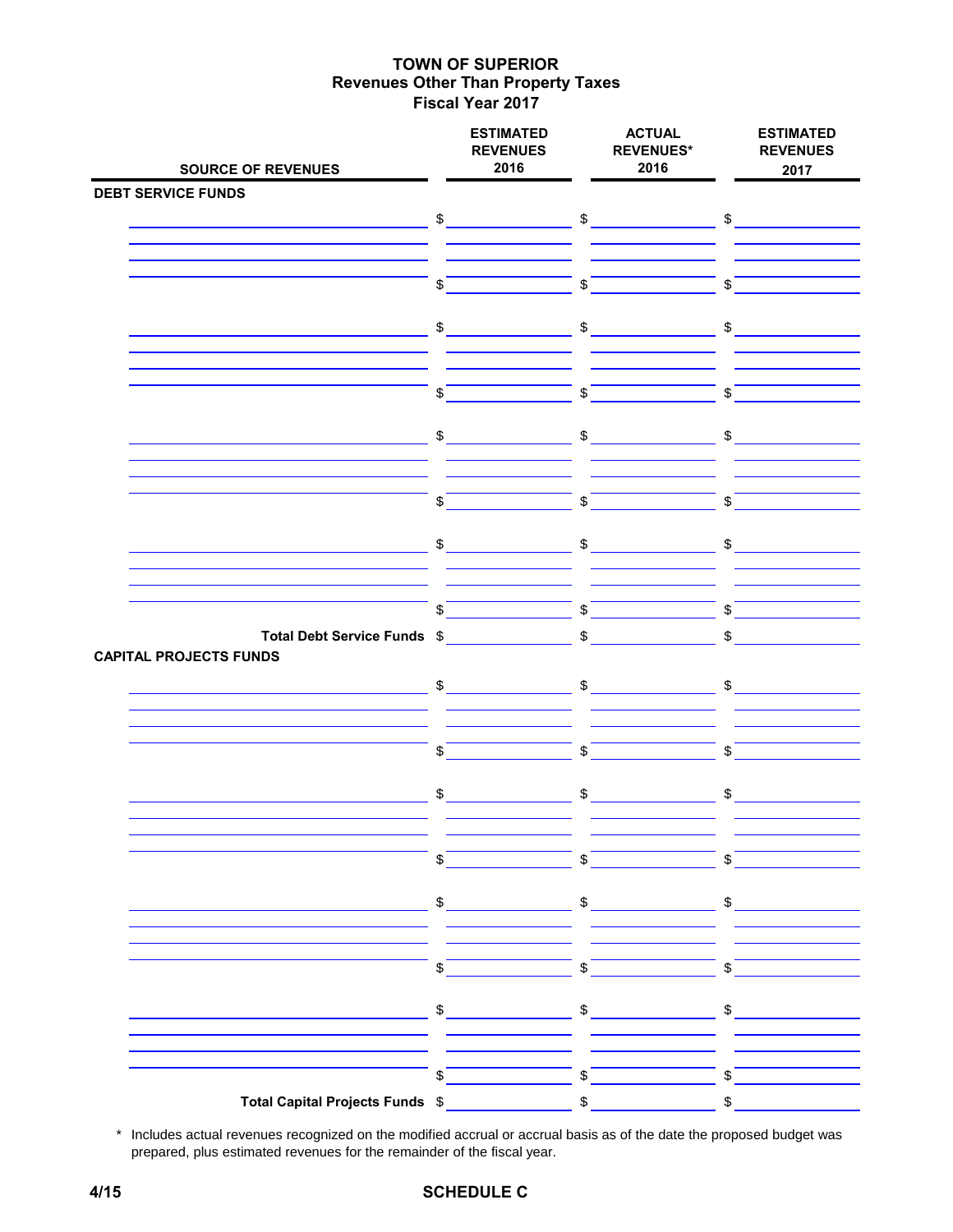| <b>SOURCE OF REVENUES</b>                           |                | <b>ESTIMATED</b><br><b>REVENUES</b><br>2016 |                           | <b>ACTUAL</b><br><b>REVENUES*</b><br>2016 |               | <b>ESTIMATED</b><br><b>REVENUES</b><br>2017 |
|-----------------------------------------------------|----------------|---------------------------------------------|---------------------------|-------------------------------------------|---------------|---------------------------------------------|
| <b>PERMANENT FUNDS</b>                              |                |                                             |                           |                                           |               |                                             |
|                                                     |                | $\mathfrak s$                               |                           | $\frac{1}{\sqrt{2}}$                      |               | $\sim$                                      |
|                                                     |                |                                             |                           |                                           |               |                                             |
|                                                     | \$             |                                             | \$                        |                                           | \$            |                                             |
|                                                     |                | $\frac{1}{2}$                               |                           | $\frac{1}{\sqrt{2}}$                      |               | $\frac{1}{2}$                               |
|                                                     | $\mathfrak{S}$ |                                             | $\sqrt{s}$                |                                           | $\sqrt{3}$    |                                             |
| <u> 1990 - Johann Barbara, martin a</u>             |                | $\sim$                                      |                           | $\sim$                                    |               | $\sim$                                      |
|                                                     |                |                                             |                           |                                           |               |                                             |
|                                                     | \$             |                                             | $\mathfrak{s}$            |                                           | $\mathsf{s}$  |                                             |
|                                                     | \$             |                                             | \$                        |                                           | $\frac{1}{2}$ |                                             |
|                                                     | $\mathbb{S}$   |                                             | $\mathfrak{s}$            |                                           | \$            |                                             |
| Total Permanent Funds \$<br><b>ENTERPRISE FUNDS</b> |                |                                             |                           | $\mathfrak s$                             | \$            |                                             |
| <b>Cemetery Fees</b>                                | $\frac{1}{2}$  | 20,000                                      | \$                        | 17,060 \$                                 |               | 20,000                                      |
| Plot Purchases                                      |                | 20,000                                      |                           | 11,575                                    |               | 20,000                                      |
| <b>Permits</b>                                      |                | 500                                         |                           |                                           |               | 500                                         |
|                                                     | \$             | 40,500                                      | $\boldsymbol{\mathsf{S}}$ | $28,635$ \$                               |               | 40,500                                      |
| Sewer User Fees                                     | \$             | 340,000 \$                                  |                           | 229,066 \$                                |               | 340,000                                     |
| <b>Sewer Grant</b><br>Sale of Effluent              |                | 350,000<br>175,200                          |                           |                                           |               | 302,300                                     |
|                                                     | \$             | $865,200$ \$                                |                           | $229,066$ \$                              |               | 642,300                                     |
|                                                     |                |                                             |                           |                                           |               |                                             |
| Ambulance<br><b>Rent of Fire Facilities</b>         | \$             | 500,000 \$<br>200                           |                           | 276,898 \$                                |               | 400,000                                     |
|                                                     | \$             | 500,200 \$                                  |                           | $276,898$ \$                              |               | 400,000                                     |
|                                                     |                | $\frac{1}{2}$                               | \$                        |                                           | $\frac{2}{3}$ |                                             |
|                                                     | \$             |                                             | $\mathbb S$               |                                           | \$            |                                             |
| Total Enterprise Funds \$                           |                | 1,405,900 \$                                |                           | 534,599 \$                                |               | 1,082,800                                   |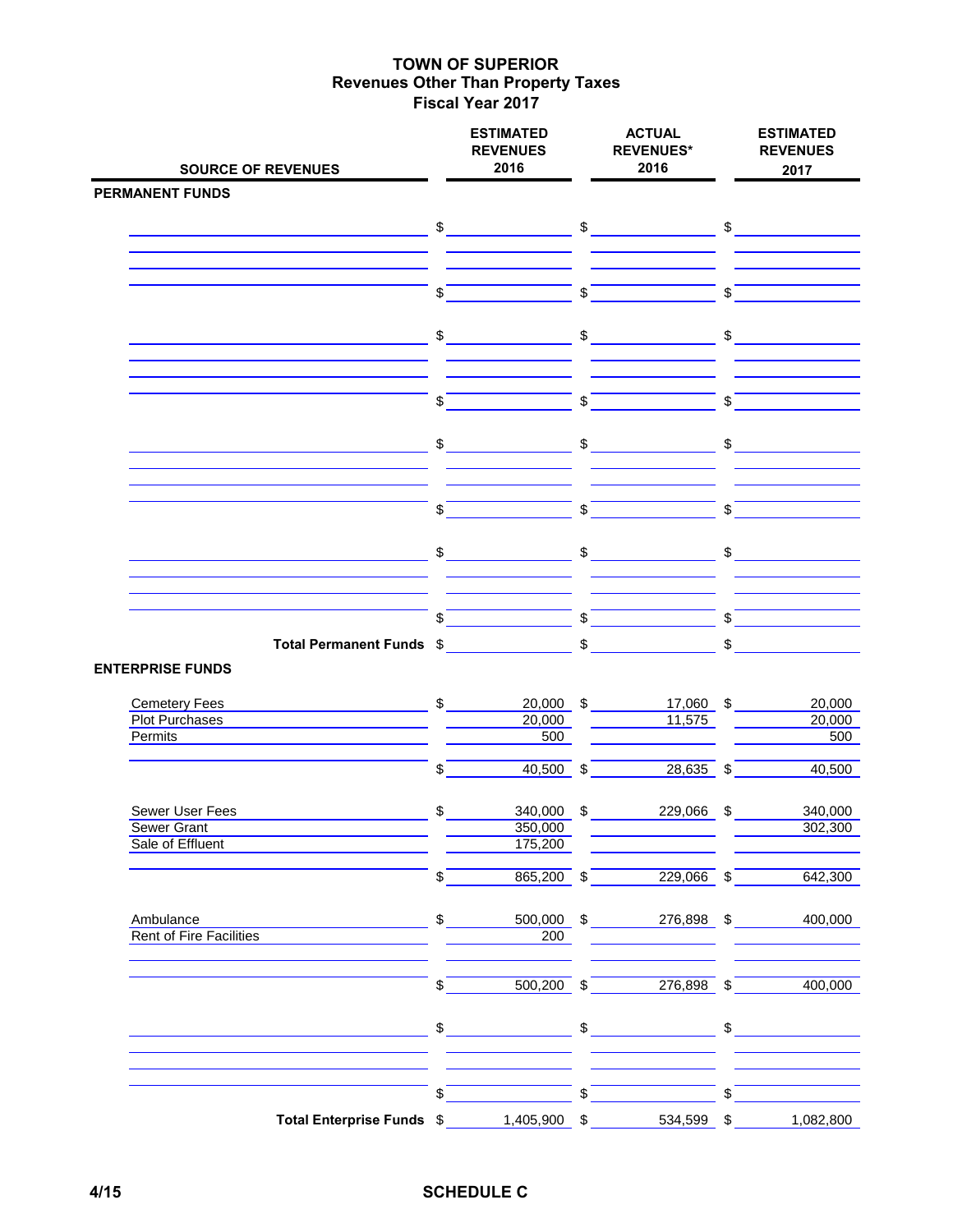|                           | <b>ESTIMATED</b> | <b>ACTUAL</b>    | <b>ESTIMATED</b> |
|---------------------------|------------------|------------------|------------------|
|                           | <b>REVENUES</b>  | <b>REVENUES*</b> | <b>REVENUES</b>  |
| <b>SOURCE OF REVENUES</b> | 2016             | 2016             | 2017             |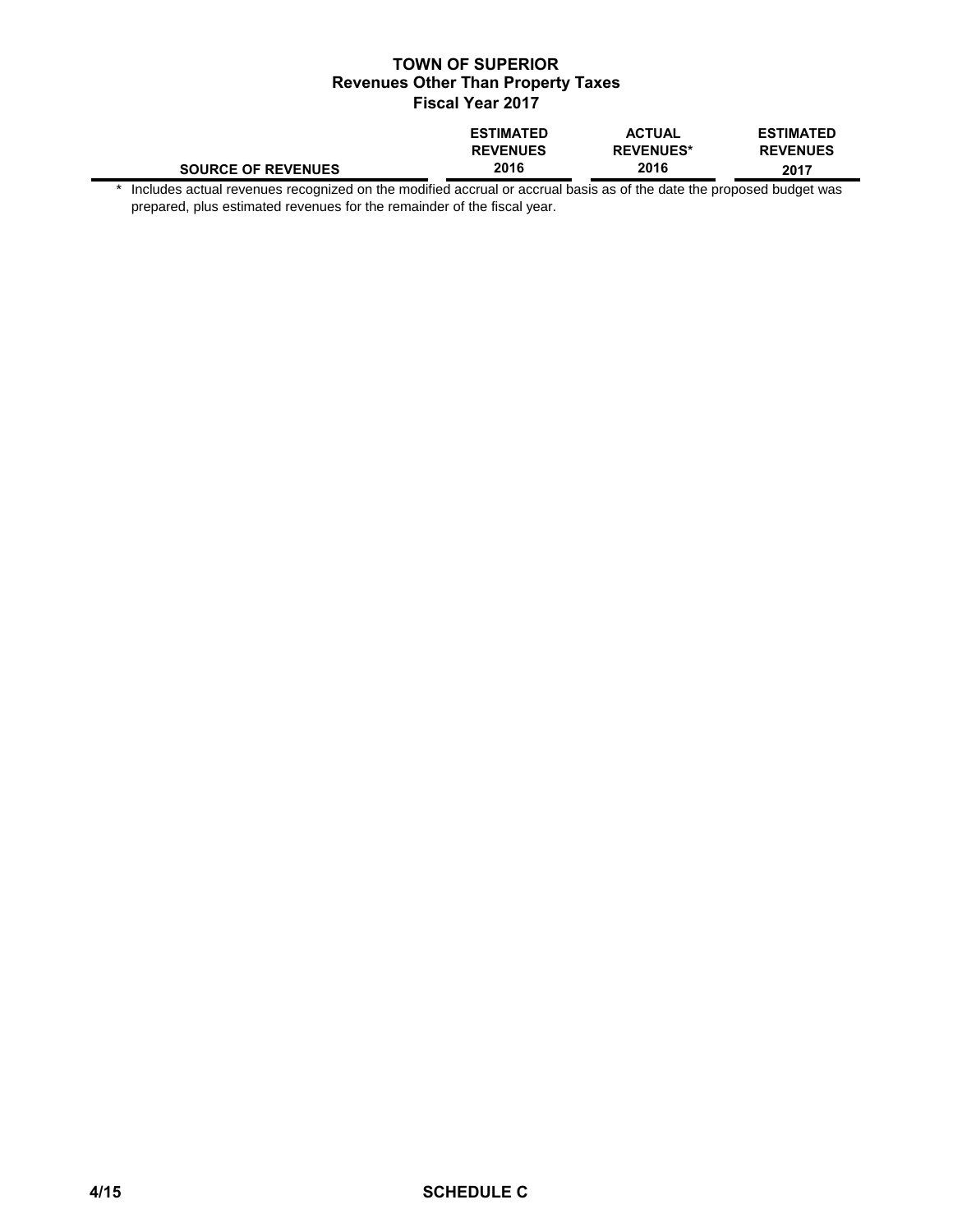| <b>SOURCE OF REVENUES</b>       | <b>ESTIMATED</b><br><b>REVENUES</b><br>2016                                                                                                                                                                                                                                                                                                                         | <b>ACTUAL</b><br><b>REVENUES*</b><br>2016 | <b>ESTIMATED</b><br><b>REVENUES</b><br>2017 |
|---------------------------------|---------------------------------------------------------------------------------------------------------------------------------------------------------------------------------------------------------------------------------------------------------------------------------------------------------------------------------------------------------------------|-------------------------------------------|---------------------------------------------|
| <b>INTERNAL SERVICE FUNDS</b>   |                                                                                                                                                                                                                                                                                                                                                                     |                                           |                                             |
|                                 | $\begin{array}{c c} \updownarrow \end{array}$                                                                                                                                                                                                                                                                                                                       | $\mathfrak{S}$                            | $\sim$                                      |
|                                 | \$                                                                                                                                                                                                                                                                                                                                                                  | \$                                        | \$                                          |
|                                 | $\frac{2}{3}$                                                                                                                                                                                                                                                                                                                                                       | \$                                        | $\mathfrak{S}$                              |
|                                 | \$                                                                                                                                                                                                                                                                                                                                                                  | \$                                        | \$                                          |
|                                 | $\frac{1}{2}$                                                                                                                                                                                                                                                                                                                                                       | $\sim$                                    | $\sim$                                      |
|                                 | \$                                                                                                                                                                                                                                                                                                                                                                  | \$                                        | \$                                          |
|                                 | $\begin{picture}(20,10) \put(0,0){\vector(1,0){100}} \put(15,0){\vector(1,0){100}} \put(15,0){\vector(1,0){100}} \put(15,0){\vector(1,0){100}} \put(15,0){\vector(1,0){100}} \put(15,0){\vector(1,0){100}} \put(15,0){\vector(1,0){100}} \put(15,0){\vector(1,0){100}} \put(15,0){\vector(1,0){100}} \put(15,0){\vector(1,0){100}} \put(15,0){\vector(1,0){100}} \$ | $\int$                                    | $\frac{1}{\sqrt{2}}$                        |
|                                 | \$                                                                                                                                                                                                                                                                                                                                                                  | \$                                        | \$                                          |
| Total Internal Service Funds \$ |                                                                                                                                                                                                                                                                                                                                                                     | $\sqrt[6]{\frac{1}{2}}$                   | \$                                          |
| TOTAL ALL FUNDS \$              | $6,763,131$ \$                                                                                                                                                                                                                                                                                                                                                      | 2,572,395 \$                              | 6,364,445                                   |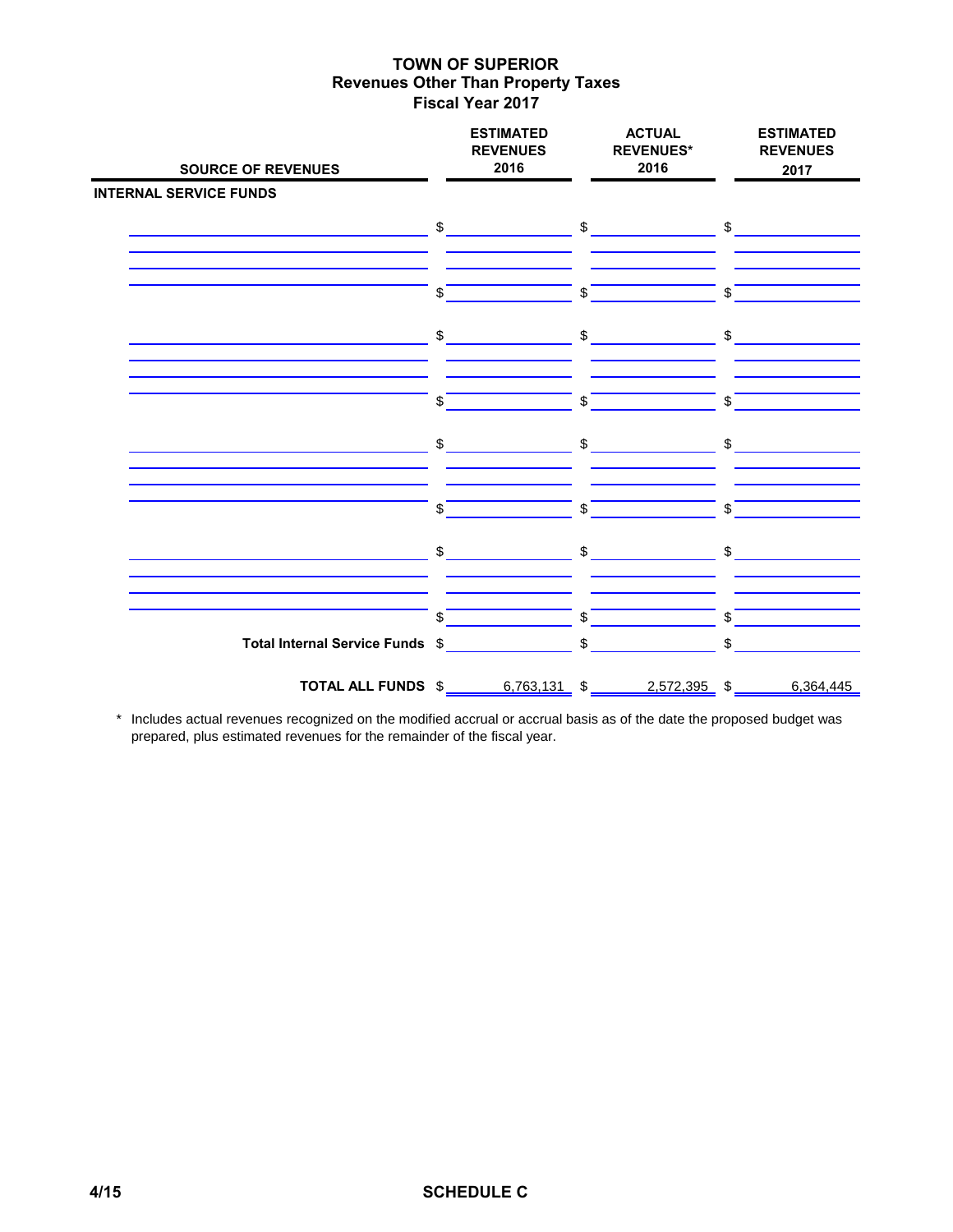### **TOWN OF SUPERIOR Other Financing Sources/<Uses> and Interfund Transfers Fiscal Year 2017**

|                                                                    | <b>OTHER FINANCING</b><br>2017 |                                                                                                                                                                                                                                                                                                                                                                                                                                                                 |                       | <b>INTERFUND TRANSFERS</b>            | 2017                  |                          |  |  |
|--------------------------------------------------------------------|--------------------------------|-----------------------------------------------------------------------------------------------------------------------------------------------------------------------------------------------------------------------------------------------------------------------------------------------------------------------------------------------------------------------------------------------------------------------------------------------------------------|-----------------------|---------------------------------------|-----------------------|--------------------------|--|--|
| <b>FUND</b>                                                        | <b>SOURCES</b>                 | <uses></uses>                                                                                                                                                                                                                                                                                                                                                                                                                                                   |                       | $\overline{\mathsf{I}}$               |                       | <out></out>              |  |  |
| <b>GENERAL FUND</b>                                                |                                |                                                                                                                                                                                                                                                                                                                                                                                                                                                                 |                       |                                       |                       |                          |  |  |
|                                                                    | $\frac{1}{2}$                  | $\frac{1}{2}$ $\frac{1}{2}$ $\frac{1}{2}$ $\frac{1}{2}$ $\frac{1}{2}$ $\frac{1}{2}$ $\frac{1}{2}$ $\frac{1}{2}$ $\frac{1}{2}$ $\frac{1}{2}$ $\frac{1}{2}$ $\frac{1}{2}$ $\frac{1}{2}$ $\frac{1}{2}$ $\frac{1}{2}$ $\frac{1}{2}$ $\frac{1}{2}$ $\frac{1}{2}$ $\frac{1}{2}$ $\frac{1}{2}$ $\frac{1}{2}$ $\frac{1}{2}$                                                                                                                                             |                       |                                       |                       | $\frac{1}{2}$<br>581,703 |  |  |
|                                                                    |                                |                                                                                                                                                                                                                                                                                                                                                                                                                                                                 |                       |                                       |                       |                          |  |  |
|                                                                    |                                |                                                                                                                                                                                                                                                                                                                                                                                                                                                                 |                       |                                       |                       |                          |  |  |
|                                                                    |                                |                                                                                                                                                                                                                                                                                                                                                                                                                                                                 |                       |                                       |                       |                          |  |  |
| Total General Fund \$                                              |                                | $\sqrt{5}$                                                                                                                                                                                                                                                                                                                                                                                                                                                      | $\mathcal{S}$         |                                       | $\overline{\text{S}}$ | 581,703                  |  |  |
| <b>SPECIAL REVENUE FUNDS</b>                                       |                                |                                                                                                                                                                                                                                                                                                                                                                                                                                                                 |                       |                                       |                       |                          |  |  |
| <b>HURF</b><br><u> 1980 - Johann Marie Barn, mars eta bainar e</u> | $\frac{1}{2}$                  | $\frac{1}{2}$                                                                                                                                                                                                                                                                                                                                                                                                                                                   |                       | $\frac{1}{2}$                         |                       | $381,340$ \$             |  |  |
| Excise                                                             |                                |                                                                                                                                                                                                                                                                                                                                                                                                                                                                 |                       | 88,176                                |                       |                          |  |  |
|                                                                    |                                |                                                                                                                                                                                                                                                                                                                                                                                                                                                                 |                       |                                       |                       |                          |  |  |
|                                                                    |                                |                                                                                                                                                                                                                                                                                                                                                                                                                                                                 |                       |                                       |                       |                          |  |  |
| Total Special Revenue Funds \$                                     |                                |                                                                                                                                                                                                                                                                                                                                                                                                                                                                 |                       | $\int$<br>$469,516$ \$                |                       |                          |  |  |
| <b>DEBT SERVICE FUNDS</b>                                          |                                |                                                                                                                                                                                                                                                                                                                                                                                                                                                                 |                       |                                       |                       |                          |  |  |
| <b>MPC Bonds</b>                                                   | $\sim$                         | $\text{\$}$ $\text{\$}$ 225,000 \$                                                                                                                                                                                                                                                                                                                                                                                                                              |                       |                                       |                       |                          |  |  |
|                                                                    |                                |                                                                                                                                                                                                                                                                                                                                                                                                                                                                 |                       |                                       |                       |                          |  |  |
|                                                                    |                                |                                                                                                                                                                                                                                                                                                                                                                                                                                                                 |                       |                                       |                       |                          |  |  |
| Total Debt Service Funds \$                                        |                                |                                                                                                                                                                                                                                                                                                                                                                                                                                                                 |                       | $\overline{\text{S}}$<br>$225,000$ \$ |                       |                          |  |  |
| <b>CAPITAL PROJECTS FUNDS</b>                                      |                                |                                                                                                                                                                                                                                                                                                                                                                                                                                                                 |                       |                                       |                       |                          |  |  |
|                                                                    | $\sim$                         |                                                                                                                                                                                                                                                                                                                                                                                                                                                                 |                       |                                       |                       | $\frac{1}{2}$            |  |  |
|                                                                    |                                |                                                                                                                                                                                                                                                                                                                                                                                                                                                                 |                       |                                       |                       |                          |  |  |
|                                                                    |                                |                                                                                                                                                                                                                                                                                                                                                                                                                                                                 |                       |                                       |                       |                          |  |  |
| Total Capital Projects Funds \$                                    |                                | $\mathcal{S}^-$                                                                                                                                                                                                                                                                                                                                                                                                                                                 | $\mathbb{S}$          |                                       | \$                    |                          |  |  |
| <b>PERMANENT FUNDS</b>                                             |                                |                                                                                                                                                                                                                                                                                                                                                                                                                                                                 |                       |                                       |                       |                          |  |  |
|                                                                    | $\frac{1}{2}$                  | $\mathfrak s$                                                                                                                                                                                                                                                                                                                                                                                                                                                   |                       | $\sim$                                | $\mathbb{S}$          |                          |  |  |
|                                                                    |                                |                                                                                                                                                                                                                                                                                                                                                                                                                                                                 |                       |                                       |                       |                          |  |  |
|                                                                    |                                |                                                                                                                                                                                                                                                                                                                                                                                                                                                                 |                       |                                       |                       |                          |  |  |
| Total Permanent Funds \$                                           |                                | $\overline{\mathbb{S}}$                                                                                                                                                                                                                                                                                                                                                                                                                                         | $\mathbb S$           |                                       | \$                    |                          |  |  |
| <b>ENTERPRISE FUNDS</b>                                            |                                |                                                                                                                                                                                                                                                                                                                                                                                                                                                                 |                       |                                       |                       |                          |  |  |
| Ambulance                                                          | $\sim$                         | $\frac{1}{2}$ \$ 42,703 \$                                                                                                                                                                                                                                                                                                                                                                                                                                      |                       |                                       |                       |                          |  |  |
| Sewer                                                              |                                |                                                                                                                                                                                                                                                                                                                                                                                                                                                                 |                       |                                       |                       | 137,211                  |  |  |
| Cemetary                                                           |                                |                                                                                                                                                                                                                                                                                                                                                                                                                                                                 |                       |                                       |                       | 18,305                   |  |  |
|                                                                    |                                |                                                                                                                                                                                                                                                                                                                                                                                                                                                                 |                       |                                       |                       |                          |  |  |
| Total Enterprise Funds \$                                          |                                | $\boldsymbol{\mathsf{S}}$                                                                                                                                                                                                                                                                                                                                                                                                                                       | $\mathcal{S}^-$       | $42,703$ \$                           |                       | 155,516                  |  |  |
| <b>INTERNAL SERVICE FUNDS</b>                                      |                                |                                                                                                                                                                                                                                                                                                                                                                                                                                                                 |                       |                                       |                       |                          |  |  |
|                                                                    |                                | $\begin{array}{ccc}\n\text{\$} & \text{\$} & \text{\$} & \text{\$} & \text{\$} & \text{\$} & \text{\$} & \text{\$} & \text{\$} & \text{\$} & \text{\$} & \text{\$} & \text{\$} & \text{\$} & \text{\$} & \text{\$} & \text{\$} & \text{\$} & \text{\$} & \text{\$} & \text{\$} & \text{\$} & \text{\$} & \text{\$} & \text{\$} & \text{\$} & \text{\$} & \text{\$} & \text{\$} & \text{\$} & \text{\$} & \text{\$} & \text{\$} & \text{\$} & \text{\$} & \text$ |                       |                                       |                       | $\frac{1}{\sqrt{2}}$     |  |  |
|                                                                    |                                |                                                                                                                                                                                                                                                                                                                                                                                                                                                                 |                       |                                       |                       |                          |  |  |
|                                                                    |                                |                                                                                                                                                                                                                                                                                                                                                                                                                                                                 | $\sigma$ <sup>-</sup> |                                       |                       |                          |  |  |
| Total Internal Service Funds \$ \$ \$                              |                                |                                                                                                                                                                                                                                                                                                                                                                                                                                                                 |                       |                                       | $\mathbb{S}$          |                          |  |  |
| <b>TOTAL ALL FUNDS \$</b>                                          |                                | $\frac{1}{2}$                                                                                                                                                                                                                                                                                                                                                                                                                                                   | $\frac{1}{2}$         | 737,219 \$                            |                       | 737,219                  |  |  |

# **4/15 SCHEDULE D**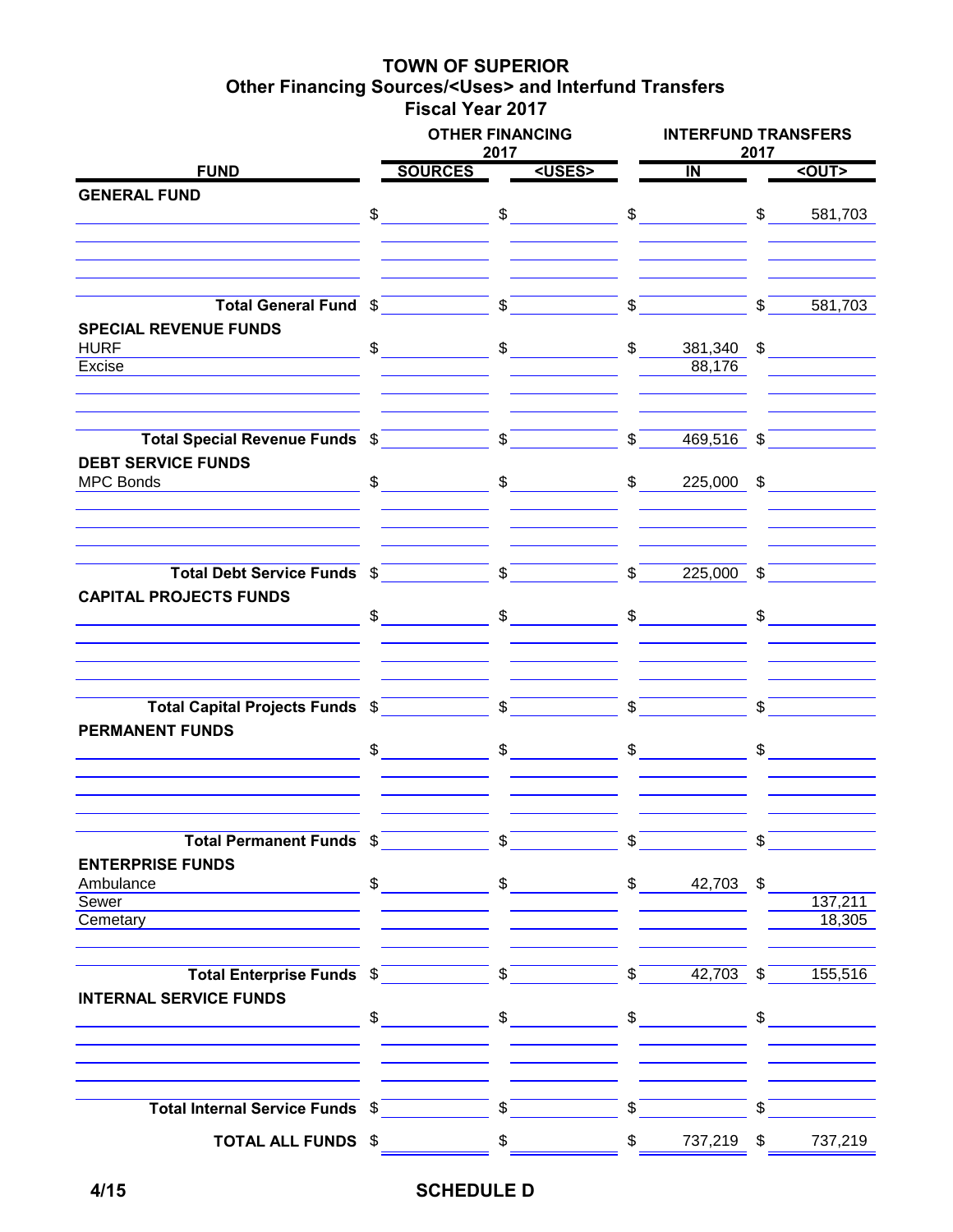#### **Expenditures/Expenses by Fund Fiscal Year 2017 TOWN OF SUPERIOR**

| <b>FUND/DEPARTMENT</b>                              | <b>ADOPTED</b><br><b>BUDGETED</b><br><b>EXPENDITURES/</b><br><b>EXPENSES</b><br>2016 |               | <b>EXPENDITURE/</b><br><b>EXPENSE</b><br><b>ADJUSTMENTS</b><br><b>APPROVED</b><br>2016                                       |              | <b>ACTUAL</b><br><b>EXPENDITURES/</b><br><b>EXPENSES*</b><br>2016                                                                                                                                                                                                                                                                                                   |               | <b>BUDGETED</b><br><b>EXPENDITURES/</b><br><b>EXPENSES</b><br>2017 |
|-----------------------------------------------------|--------------------------------------------------------------------------------------|---------------|------------------------------------------------------------------------------------------------------------------------------|--------------|---------------------------------------------------------------------------------------------------------------------------------------------------------------------------------------------------------------------------------------------------------------------------------------------------------------------------------------------------------------------|---------------|--------------------------------------------------------------------|
| <b>GENERAL FUND</b>                                 |                                                                                      |               |                                                                                                                              |              |                                                                                                                                                                                                                                                                                                                                                                     |               |                                                                    |
| Mayor and Council Mayor and Council                 | $$\overline{\hspace{1.5em}}$$                                                        |               | $24,751$ \$                                                                                                                  |              | \$<br>$5,653$ \$                                                                                                                                                                                                                                                                                                                                                    |               | 24,751                                                             |
| <b>Town Mayor</b>                                   | 120,268                                                                              |               |                                                                                                                              |              | 32,925                                                                                                                                                                                                                                                                                                                                                              |               | 110,516                                                            |
| <b>Town Attorney</b>                                | 63,000                                                                               |               |                                                                                                                              |              | 57,769                                                                                                                                                                                                                                                                                                                                                              |               | 63,000                                                             |
| Magistrate                                          | 15,844                                                                               |               |                                                                                                                              |              | 21,631                                                                                                                                                                                                                                                                                                                                                              |               | 15,095                                                             |
| <b>Administration Town Clerk</b>                    | 230,984                                                                              |               |                                                                                                                              |              | 389,148                                                                                                                                                                                                                                                                                                                                                             |               | 314,847                                                            |
| Finance                                             | 106,478                                                                              |               |                                                                                                                              |              | 34,710                                                                                                                                                                                                                                                                                                                                                              |               | 67,820                                                             |
| Police                                              | 783,359                                                                              |               |                                                                                                                              |              | 729,440                                                                                                                                                                                                                                                                                                                                                             |               | 745,674                                                            |
| Fire                                                | 165,632                                                                              |               |                                                                                                                              |              | 110,183                                                                                                                                                                                                                                                                                                                                                             |               | 105,448                                                            |
| <b>Public Works</b>                                 | 175,799                                                                              |               |                                                                                                                              |              | 141,016                                                                                                                                                                                                                                                                                                                                                             |               | 100,000                                                            |
| <b>Swimming Pool</b>                                | 38,622                                                                               |               |                                                                                                                              |              | 17,028                                                                                                                                                                                                                                                                                                                                                              |               | 51,998                                                             |
| Library                                             | 62,753                                                                               |               |                                                                                                                              |              | 45,041                                                                                                                                                                                                                                                                                                                                                              |               | 70,160                                                             |
| Senior Congregate                                   | 40,303                                                                               |               |                                                                                                                              |              | 29,180                                                                                                                                                                                                                                                                                                                                                              |               | 43,117                                                             |
| Senior Home Delivery                                | 46,821                                                                               |               |                                                                                                                              |              | 34,143                                                                                                                                                                                                                                                                                                                                                              |               | 47,978                                                             |
| <b>Senior Transportation</b>                        | 29,415                                                                               |               |                                                                                                                              |              | 19,211                                                                                                                                                                                                                                                                                                                                                              |               | 19,393                                                             |
| Animal Control                                      | 14,259                                                                               |               |                                                                                                                              |              |                                                                                                                                                                                                                                                                                                                                                                     |               | 14,259                                                             |
| <b>Building Rentals</b>                             | 13,000                                                                               |               |                                                                                                                              |              | 6,150                                                                                                                                                                                                                                                                                                                                                               |               | 13,000                                                             |
| <b>School Purchase</b>                              | 4,000                                                                                |               |                                                                                                                              |              |                                                                                                                                                                                                                                                                                                                                                                     |               | 4,000                                                              |
| Contingency                                         | 5,313                                                                                |               |                                                                                                                              |              | 364                                                                                                                                                                                                                                                                                                                                                                 |               |                                                                    |
| <b>Total General Fund \$</b>                        | $1,940,601$ \$                                                                       |               |                                                                                                                              | $\mathbf{s}$ | $1,673,592$ \$                                                                                                                                                                                                                                                                                                                                                      |               | 1,811,056                                                          |
| <b>SPECIAL REVENUE FUNDS</b>                        |                                                                                      |               |                                                                                                                              |              |                                                                                                                                                                                                                                                                                                                                                                     |               |                                                                    |
| <b>HURF</b>                                         | $\frac{1}{2}$                                                                        |               |                                                                                                                              |              | 586,058 \$ \$ 121,602 \$                                                                                                                                                                                                                                                                                                                                            |               | 594,960                                                            |
| Excise Tax                                          | 103,258                                                                              |               |                                                                                                                              |              | 66,850                                                                                                                                                                                                                                                                                                                                                              |               | 328,314                                                            |
| Grants                                              | 3,000,000                                                                            |               |                                                                                                                              |              | 29,627                                                                                                                                                                                                                                                                                                                                                              |               | 2,500,000                                                          |
| <b>Emergency Services</b>                           |                                                                                      |               |                                                                                                                              |              |                                                                                                                                                                                                                                                                                                                                                                     |               | 525,000                                                            |
|                                                     |                                                                                      |               |                                                                                                                              |              |                                                                                                                                                                                                                                                                                                                                                                     |               |                                                                    |
| Total Special Revenue Funds \$1,689,316 \$1,689,316 |                                                                                      |               |                                                                                                                              |              | $\sqrt{S}$<br>$218,079$ \$                                                                                                                                                                                                                                                                                                                                          |               | 3,948,274                                                          |
| <b>DEBT SERVICE FUNDS</b>                           |                                                                                      |               |                                                                                                                              |              |                                                                                                                                                                                                                                                                                                                                                                     |               |                                                                    |
| MPC Bonds                                           | $\frac{134,370}{8}$ \$                                                               |               |                                                                                                                              |              |                                                                                                                                                                                                                                                                                                                                                                     |               | $145,634$ \$<br>225,000                                            |
|                                                     |                                                                                      |               |                                                                                                                              |              |                                                                                                                                                                                                                                                                                                                                                                     |               |                                                                    |
| Total Debt Service Funds \$134,370 \$               |                                                                                      |               | $\overline{\phantom{a}}$ $\overline{\phantom{a}}$ $\overline{\phantom{a}}$ $\overline{\phantom{a}}$ $\overline{\phantom{a}}$ |              | $145,634$ \$                                                                                                                                                                                                                                                                                                                                                        |               | 225,000                                                            |
| <b>CAPITAL PROJECTS FUNDS</b>                       |                                                                                      |               |                                                                                                                              |              |                                                                                                                                                                                                                                                                                                                                                                     |               |                                                                    |
|                                                     | $\sim$                                                                               |               | $\sim$                                                                                                                       |              | $\begin{picture}(20,10) \put(0,0){\vector(1,0){100}} \put(15,0){\vector(1,0){100}} \put(15,0){\vector(1,0){100}} \put(15,0){\vector(1,0){100}} \put(15,0){\vector(1,0){100}} \put(15,0){\vector(1,0){100}} \put(15,0){\vector(1,0){100}} \put(15,0){\vector(1,0){100}} \put(15,0){\vector(1,0){100}} \put(15,0){\vector(1,0){100}} \put(15,0){\vector(1,0){100}} \$ | $\frac{1}{2}$ |                                                                    |
| Total Capital Projects Funds \$                     |                                                                                      | $\mathcal{S}$ |                                                                                                                              | $\mathbb{S}$ |                                                                                                                                                                                                                                                                                                                                                                     | \$            |                                                                    |
|                                                     |                                                                                      |               |                                                                                                                              |              |                                                                                                                                                                                                                                                                                                                                                                     |               |                                                                    |
| <b>PERMANENT FUNDS</b>                              | $\mathfrak{S}$                                                                       |               | $\mathfrak{S}$                                                                                                               |              | $\sim$                                                                                                                                                                                                                                                                                                                                                              |               | $\sim$                                                             |
|                                                     |                                                                                      |               |                                                                                                                              |              |                                                                                                                                                                                                                                                                                                                                                                     |               |                                                                    |
| Total Permanent Funds \$                            |                                                                                      |               | $\overline{\mathbb{S}}$                                                                                                      | \$           |                                                                                                                                                                                                                                                                                                                                                                     | \$            |                                                                    |
| <b>ENTERPRISE FUNDS</b>                             |                                                                                      |               |                                                                                                                              |              |                                                                                                                                                                                                                                                                                                                                                                     |               |                                                                    |
| Sewer Sewer Sewer Sewer                             | $\mathsf{S}$<br>436,193 \$                                                           |               |                                                                                                                              |              | $\mathbb{S}$<br>309,252 \$                                                                                                                                                                                                                                                                                                                                          |               | 505,089                                                            |
| Ambulance                                           | 539,572                                                                              |               |                                                                                                                              |              | 332,817                                                                                                                                                                                                                                                                                                                                                             |               | 442,703                                                            |
| Cemetery                                            | 23,079                                                                               |               |                                                                                                                              |              | 1,459                                                                                                                                                                                                                                                                                                                                                               |               | 22,195                                                             |
| Total Enterprise Funds \$                           | 998,844 \$                                                                           |               |                                                                                                                              |              | 643,528 \$                                                                                                                                                                                                                                                                                                                                                          |               | 969,987                                                            |
| <b>INTERNAL SERVICE FUNDS</b>                       |                                                                                      |               |                                                                                                                              |              |                                                                                                                                                                                                                                                                                                                                                                     |               |                                                                    |
|                                                     | $\frac{1}{2}$                                                                        | \$            |                                                                                                                              |              | $\sim$                                                                                                                                                                                                                                                                                                                                                              |               |                                                                    |
|                                                     |                                                                                      |               |                                                                                                                              |              |                                                                                                                                                                                                                                                                                                                                                                     |               |                                                                    |
| Total Internal Service Funds \$                     |                                                                                      |               |                                                                                                                              |              |                                                                                                                                                                                                                                                                                                                                                                     |               |                                                                    |
| <b>TOTAL ALL FUNDS \$</b>                           | 6,763,131 \$                                                                         |               |                                                                                                                              | $\mathbb{S}$ | 2,680,833 \$                                                                                                                                                                                                                                                                                                                                                        |               | 6,954,317                                                          |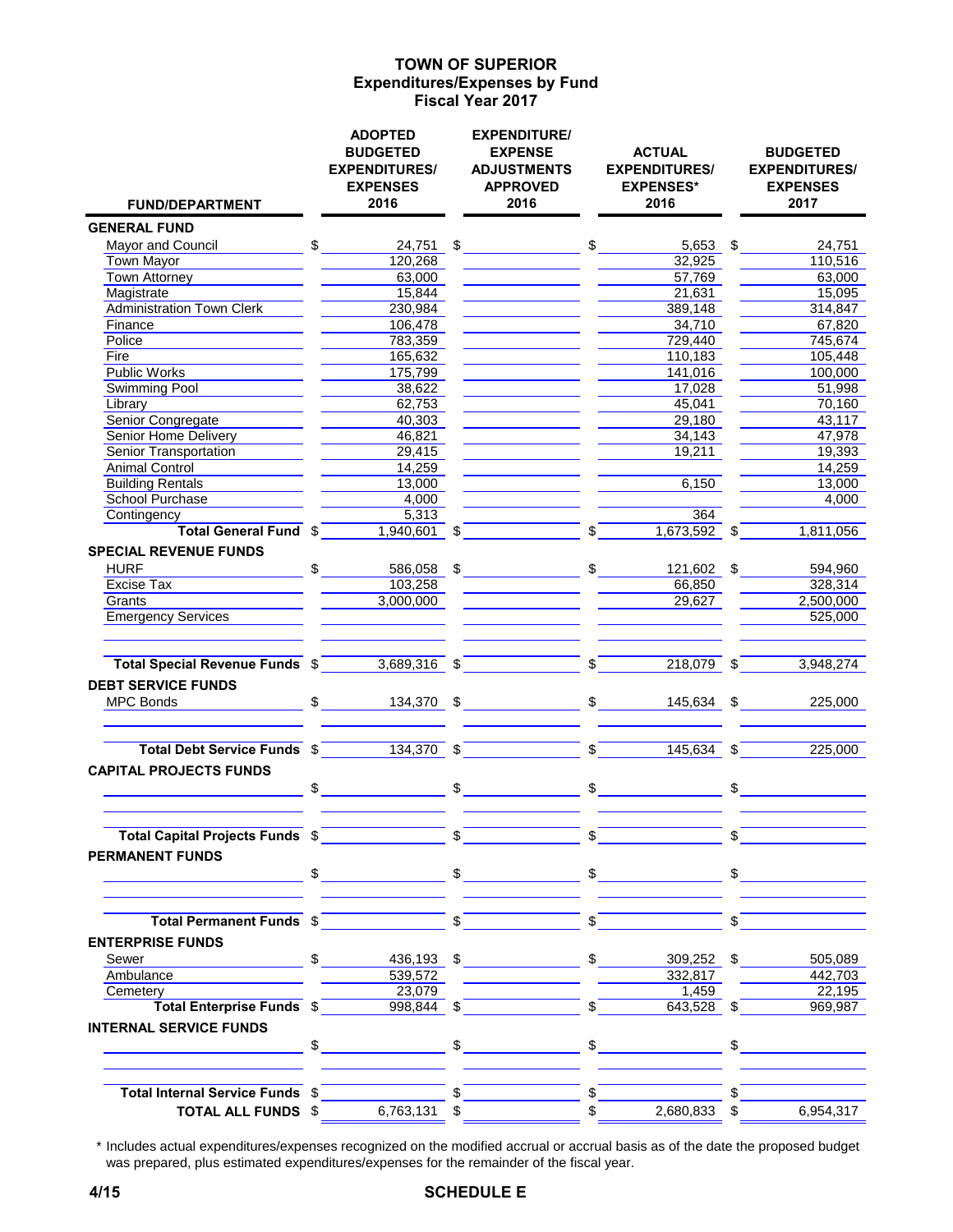#### **Expenditures/Expenses by Department Fiscal Year 2017 TOWN OF SUPERIOR**

|                                    | <b>ADOPTED</b><br><b>BUDGETED</b><br><b>EXPENDITURES/</b><br><b>EXPENSES</b><br>2016 | <b>EXPENDITURE/</b><br><b>EXPENSE</b><br><b>ADJUSTMENTS</b><br><b>APPROVED</b><br>2016 | <b>ACTUAL</b><br><b>EXPENDITURES/</b><br><b>EXPENSES*</b><br>2016 | <b>BUDGETED</b><br><b>EXPENDITURES/</b><br><b>EXPENSES</b><br>2017 |
|------------------------------------|--------------------------------------------------------------------------------------|----------------------------------------------------------------------------------------|-------------------------------------------------------------------|--------------------------------------------------------------------|
| <b>DEPARTMENT/FUND</b>             |                                                                                      |                                                                                        |                                                                   |                                                                    |
| City Clerk:<br><b>General Fund</b> | \$                                                                                   | $\frac{1}{2}$                                                                          | $\frac{1}{2}$                                                     | \$                                                                 |
| List other funds                   |                                                                                      |                                                                                        |                                                                   |                                                                    |
|                                    |                                                                                      |                                                                                        |                                                                   |                                                                    |
|                                    |                                                                                      |                                                                                        |                                                                   |                                                                    |
|                                    |                                                                                      |                                                                                        |                                                                   |                                                                    |
|                                    |                                                                                      |                                                                                        |                                                                   |                                                                    |
|                                    |                                                                                      |                                                                                        |                                                                   |                                                                    |
|                                    |                                                                                      |                                                                                        |                                                                   |                                                                    |
|                                    |                                                                                      |                                                                                        |                                                                   |                                                                    |
|                                    |                                                                                      |                                                                                        |                                                                   |                                                                    |
|                                    |                                                                                      |                                                                                        |                                                                   |                                                                    |
|                                    | Department Total \$                                                                  | \$                                                                                     | \$                                                                | \$                                                                 |
|                                    |                                                                                      |                                                                                        |                                                                   |                                                                    |
| List Department:                   |                                                                                      |                                                                                        |                                                                   |                                                                    |
|                                    |                                                                                      |                                                                                        |                                                                   |                                                                    |
| <b>General Fund</b>                | \$                                                                                   | $\sim$                                                                                 | $\frac{1}{2}$                                                     | \$                                                                 |
| List other funds                   |                                                                                      |                                                                                        |                                                                   |                                                                    |
|                                    |                                                                                      |                                                                                        |                                                                   |                                                                    |
|                                    |                                                                                      |                                                                                        |                                                                   |                                                                    |
|                                    |                                                                                      |                                                                                        |                                                                   |                                                                    |
|                                    |                                                                                      |                                                                                        |                                                                   |                                                                    |
|                                    |                                                                                      |                                                                                        |                                                                   |                                                                    |
|                                    |                                                                                      |                                                                                        |                                                                   |                                                                    |
|                                    |                                                                                      |                                                                                        |                                                                   |                                                                    |
|                                    |                                                                                      |                                                                                        |                                                                   |                                                                    |
|                                    |                                                                                      |                                                                                        |                                                                   |                                                                    |
| Department Total \$                |                                                                                      | \$                                                                                     | \$                                                                | \$                                                                 |
|                                    |                                                                                      |                                                                                        |                                                                   |                                                                    |
| List Department:                   |                                                                                      |                                                                                        |                                                                   |                                                                    |
|                                    |                                                                                      |                                                                                        |                                                                   |                                                                    |
| <b>General Fund</b>                | \$                                                                                   | $\frac{1}{2}$                                                                          | $\frac{1}{2}$                                                     | \$                                                                 |
| List other funds                   |                                                                                      |                                                                                        |                                                                   |                                                                    |
|                                    |                                                                                      |                                                                                        |                                                                   |                                                                    |
|                                    |                                                                                      |                                                                                        |                                                                   |                                                                    |
|                                    |                                                                                      |                                                                                        |                                                                   |                                                                    |
|                                    |                                                                                      |                                                                                        |                                                                   |                                                                    |
|                                    |                                                                                      |                                                                                        |                                                                   |                                                                    |
|                                    |                                                                                      |                                                                                        |                                                                   |                                                                    |
|                                    |                                                                                      |                                                                                        |                                                                   |                                                                    |
|                                    |                                                                                      |                                                                                        |                                                                   |                                                                    |
|                                    |                                                                                      |                                                                                        |                                                                   |                                                                    |
| Department Total \$                |                                                                                      | \$                                                                                     | \$                                                                | \$                                                                 |
|                                    |                                                                                      |                                                                                        |                                                                   |                                                                    |

\* Includes actual expenditures/expenses recognized on the modified accrual or accrual basis as of the date the proposed budget was prepared, plus estimated expenditures/expenses for the remainder of the fiscal year.

### **4/15 SCHEDULE F**